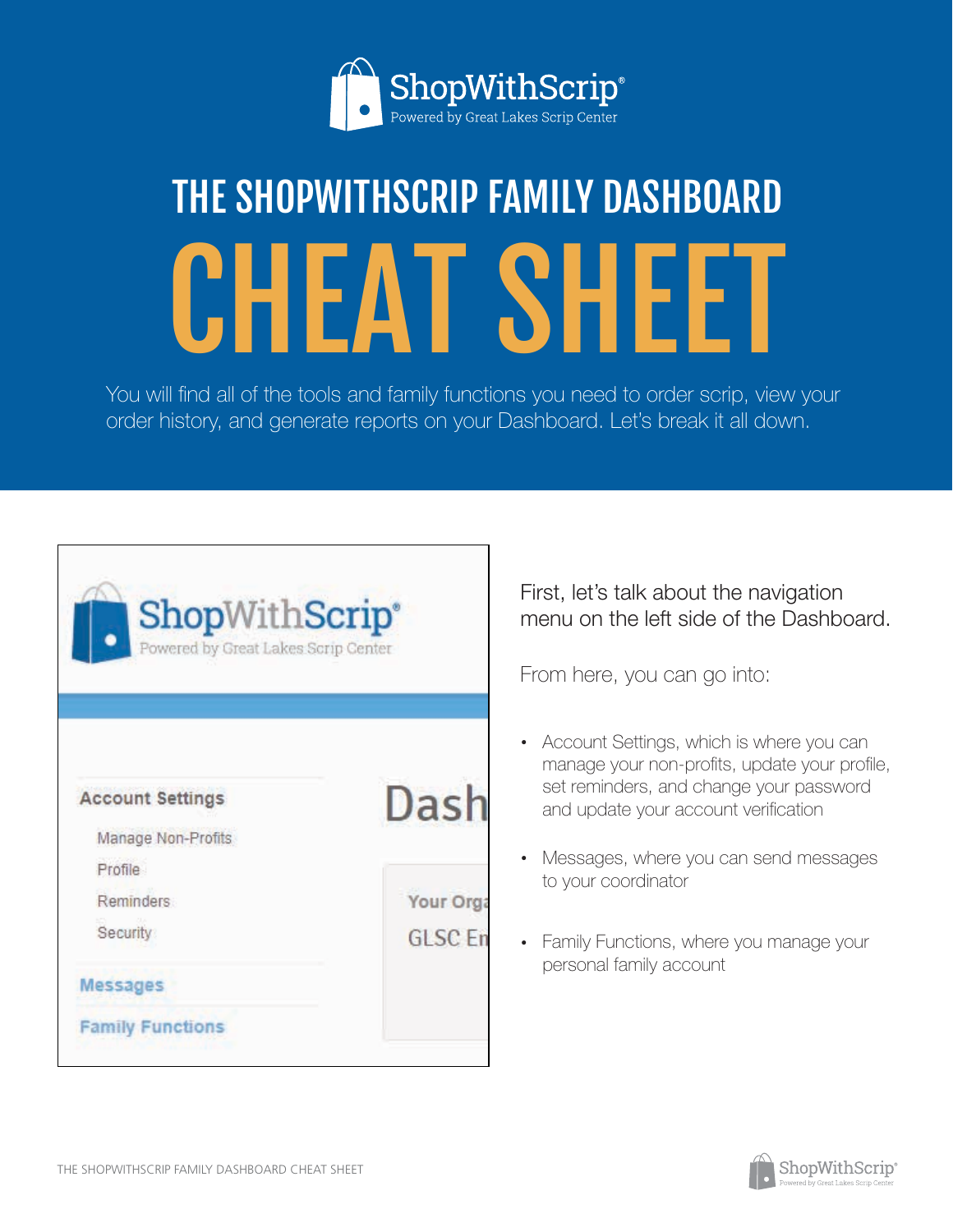| Your Organization:                              | Your Coordinator:                                      |                                          |
|-------------------------------------------------|--------------------------------------------------------|------------------------------------------|
|                                                 |                                                        |                                          |
| <b>Announcements View All</b>                   |                                                        |                                          |
| Ada Vista Shop with Scrip is here!              |                                                        | August 4                                 |
| <b>Family Functions</b><br><b>Express Order</b> | <b>View ScripNow</b>                                   | <b>Shopping Lists</b>                    |
| Your Orders                                     | Change Profile / Password<br>4                         | Specials<br>8                            |
| Review and manage your<br>purchases.            | <b>Order History</b><br>5<br><b>Payment Types</b><br>6 | <b>Messages</b><br>9<br><b>Reminders</b> |
|                                                 | <b>Manage Non-Profits</b>                              | Reports                                  |
|                                                 |                                                        |                                          |

- Express Order. Quickly add products to your cart from one page, which is perfect for when you know exactly what you're looking for. 1.
- View ScripNow. This is where all of your ScripNow® eCards and information on registered reload cards are stored. It's also called the wallet. 2.
- Shopping Lists. Set up shopping lists to quickly add products you regularly order to your cart. 3.
- Change Profile / Password. Use this page to change your username, email, and default address. You can also change your password and verification code here. 4.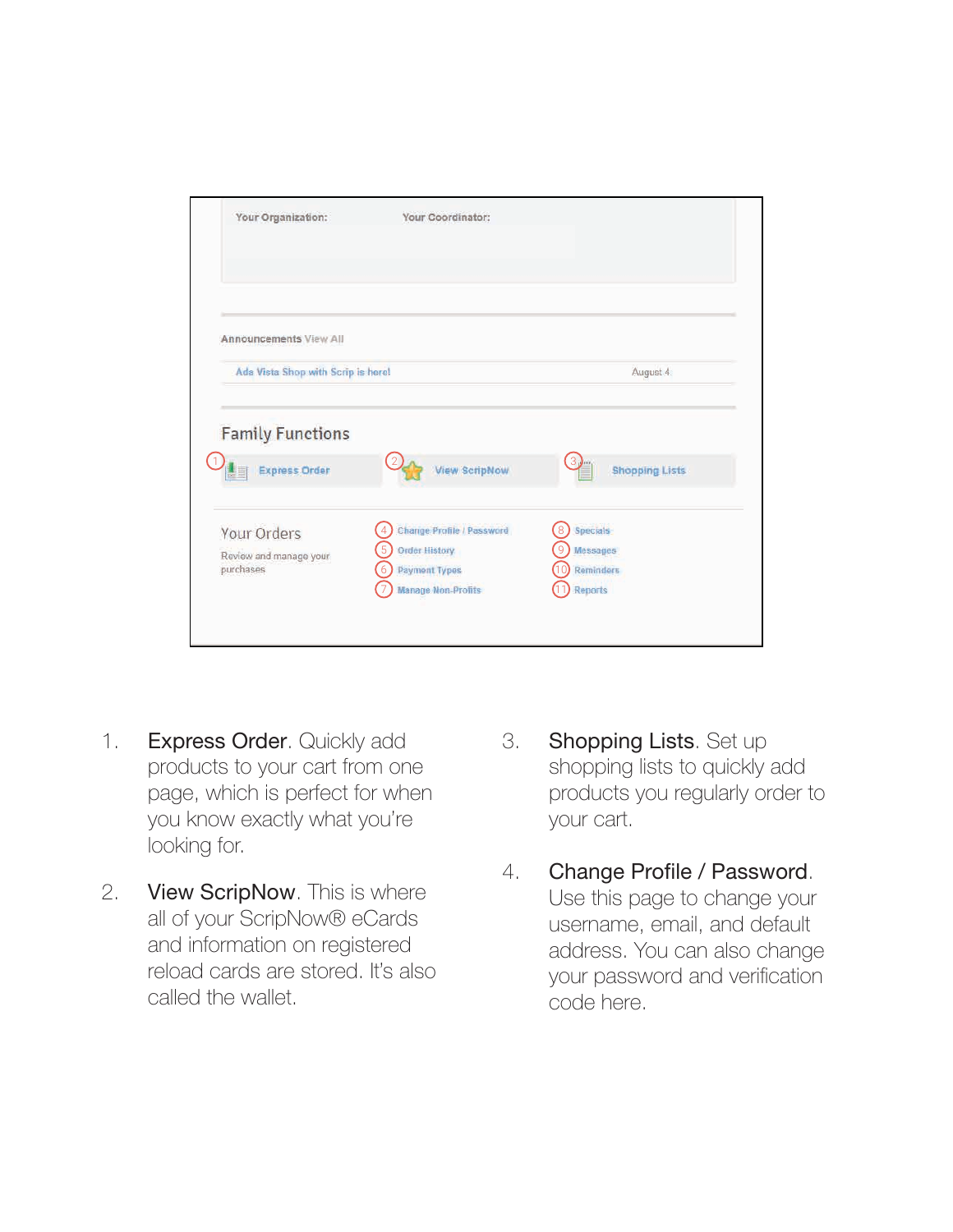- **Manage Non-Profits**. This page shows which non-profits you have linked to your account and allows you to add new ones. If your account is linked to multiple organizations, you can set a default that is selected automatically when you log in. 5.
- 6. **Messages**. Send and receive messages from your Coordinator.
- 7. Order History. View your full order and rebate history.
- Payment Types. Sign up for Online Payments (PrestoPay™) if your program has enabled it. 8.
- 9. **Specials**. View all the current bonus rebates ShopWithScrip has.
- 10. Reminders. Set reminders for yourself to place weekly orders.
- 11. **Reports**. Generate reports for order details, history, and rebate summaries.

# NAVIGATING SHOPWITHSCRIP

# Shop Page | Navigating ShopWithScrip

Use the Shop Page to browse the over 750 retailers that offer scrip. You can sort and filter through retailers in a few different ways:

- 1. **Sorting** View stores either in alphabetical order or with the most popular first. You can also use the letters across the top of the page to find stores by their starting letter.
- 2. Narrowing Your Results In the sidebar to the left, you can check boxes to narrow your selection:
	- View specific categories, like home improvement or grocery.
	- Only list stores with a certain card type available: Physical, Reload, or ScripNow.
	- Highlight a range of rebate percentages or available denominations.



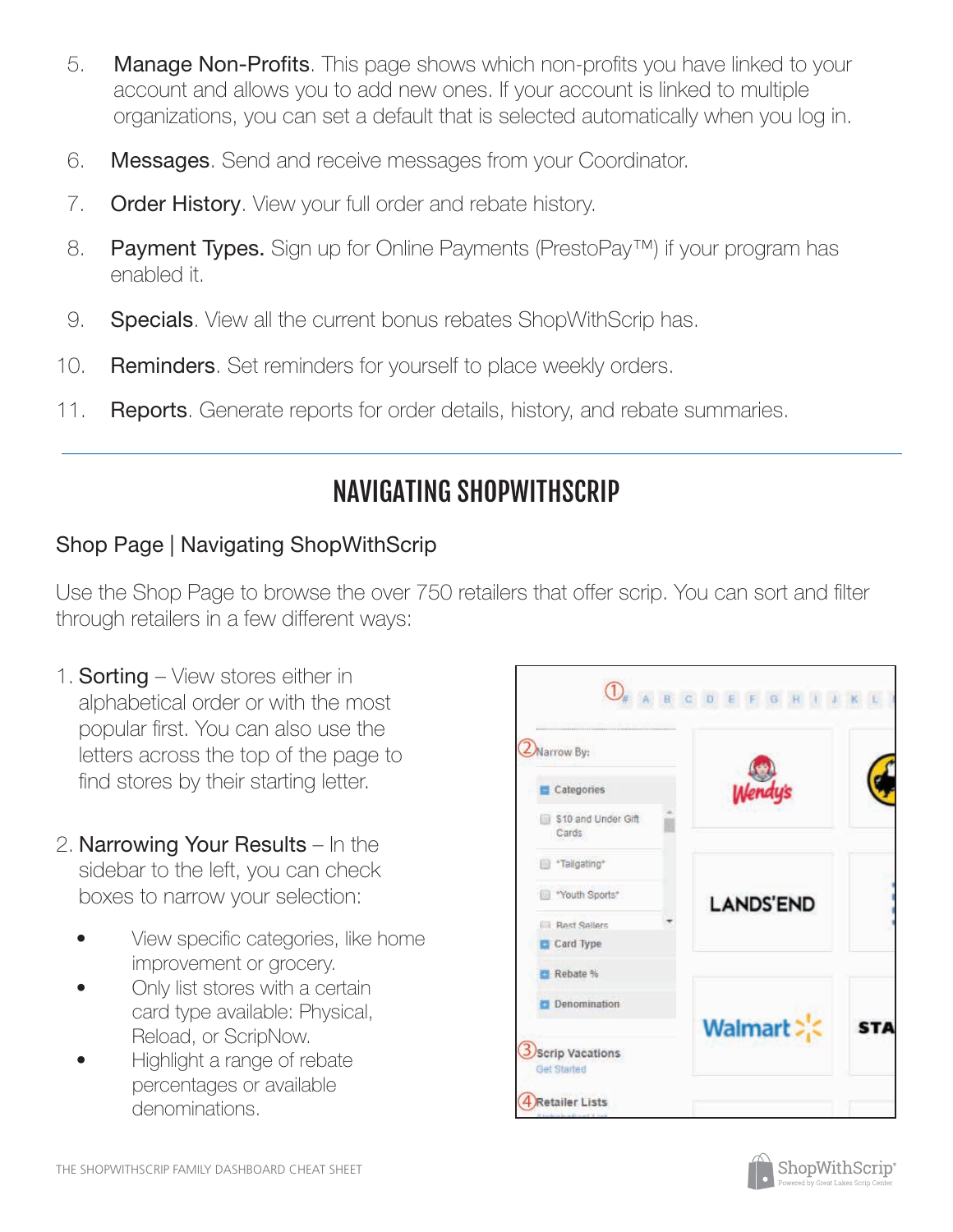- 3. Scrip Vacations If you're interested in paying for a vacation with scrip, click Get Started.
- 4. Retailer Lists These links will generate a PDF that lists all of the retailers we have available.

#### Search Bar | Navigating ShopWithScrip

Start typing a retailer's name and then select it from the drop-down menu to go directly to their brand page. The search bar will also find results from our support pages and What's New articles.

| Starbucks |  |
|-----------|--|
|-----------|--|

# Brand Detail Page | Navigating ShopWithScrip

Once you select a certain retailer, you will be taken to their brand detail page. Use the tabs at the top of the page to choose between physical cards, ScripNow, and Reload or ReloadNow. If any product types are not available, they will be grayed out.

You can also view card images and terms on this page for any details about using your scrip.

If a retailer is on bonus, it will look like this:





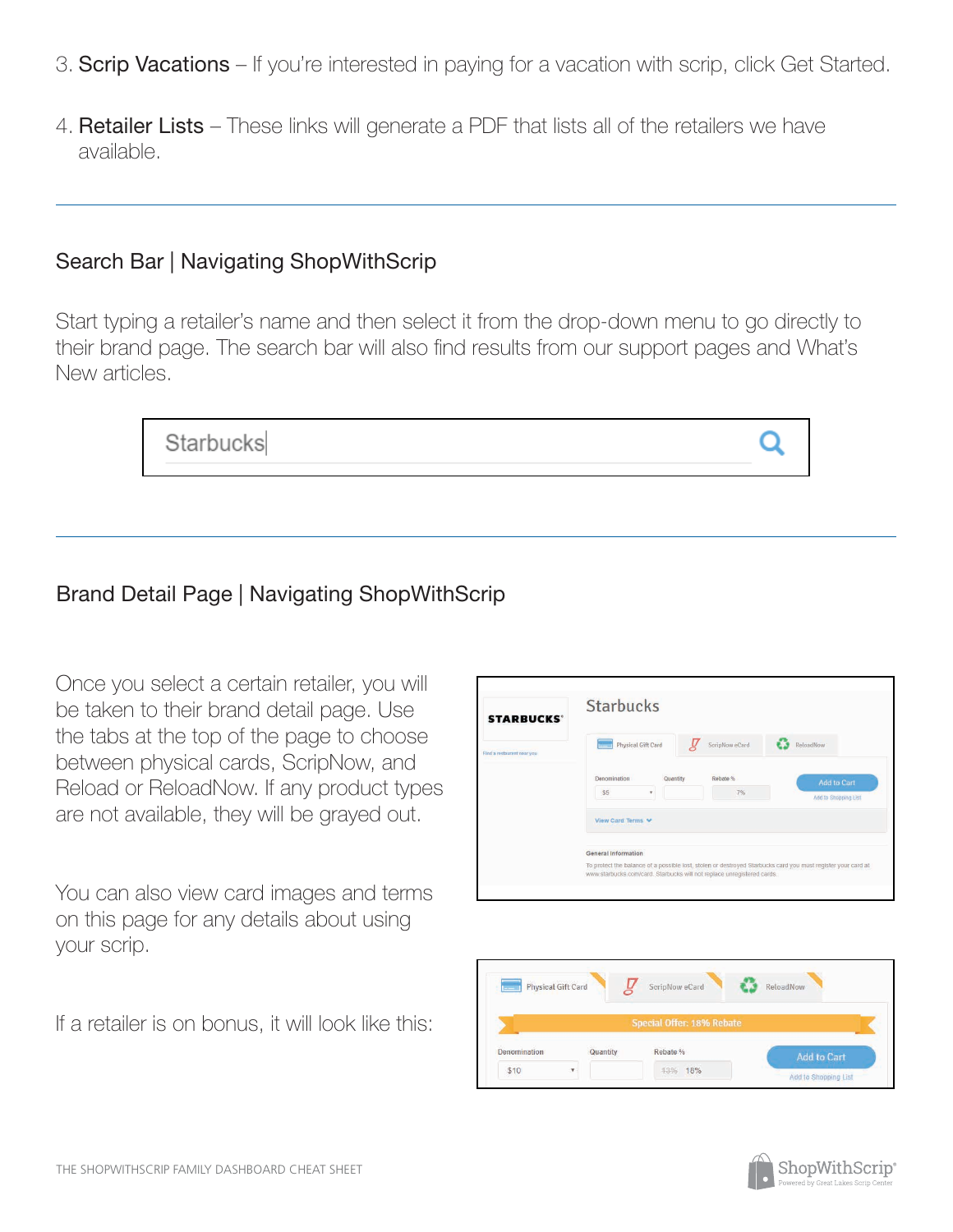#### Express Order | Navigating ShopWithScrip

If you already know what scrip you want to order and you don't want to search through the shop page, use Express Order. All you have to do is type the retailer's name to quickly find the products you want and add them to your cart.

| <b>Express Order</b>                    |                  |      |        |          |          |
|-----------------------------------------|------------------|------|--------|----------|----------|
| Quickly add items by name to your cart: |                  |      |        |          |          |
| <b>Starbucks</b>                        |                  |      |        |          |          |
|                                         |                  |      |        |          |          |
| <b>Items Added</b>                      |                  |      |        |          |          |
| Product                                 | <b>Card Type</b> | Qty. | Rebate | \$ Value | \$ Total |
| Starbucks (\$25)                        | <b>Physical</b>  | $-1$ | 7%     | \$25.00  | \$25.00  |

#### Specials | Navigating ShopWithScrip

This page lists all the current retailers and products offering bonus rebates. You can also identify products on bonus by the orange "Special Offer" banner displayed on their logo on the Shop Page.

| <b>Special Offers</b>          |              |        |              |           |                    |
|--------------------------------|--------------|--------|--------------|-----------|--------------------|
| Product                        | <b>Bonus</b> | Normal | <b>Start</b> | End       |                    |
| Bed Bath & Beyond \$25         | 8%           | 7%     | 10/30/2017   | 11/3/2017 | <b>ADD TO CART</b> |
| Bed Bath & Beyond ScripNow!    | 8%           | 7%     | 10/30/2017   | 11/3/2017 | <b>ADD TO CART</b> |
| Bed Bath & Beyond \$100        | 8%<br>nar    | 7%     | 10/30/2017   | 11/3/2017 | <b>ADD TO CART</b> |
| buybuy BABY ScripNow!          | 8%           | 7%     | 10/30/2017   | 11/3/2017 | <b>ADD TO CART</b> |
| Christmas Tree Shops ScripNow! | 8%           | 7%     | 10/30/2017   | 11/3/2017 | <b>ADD TO CART</b> |